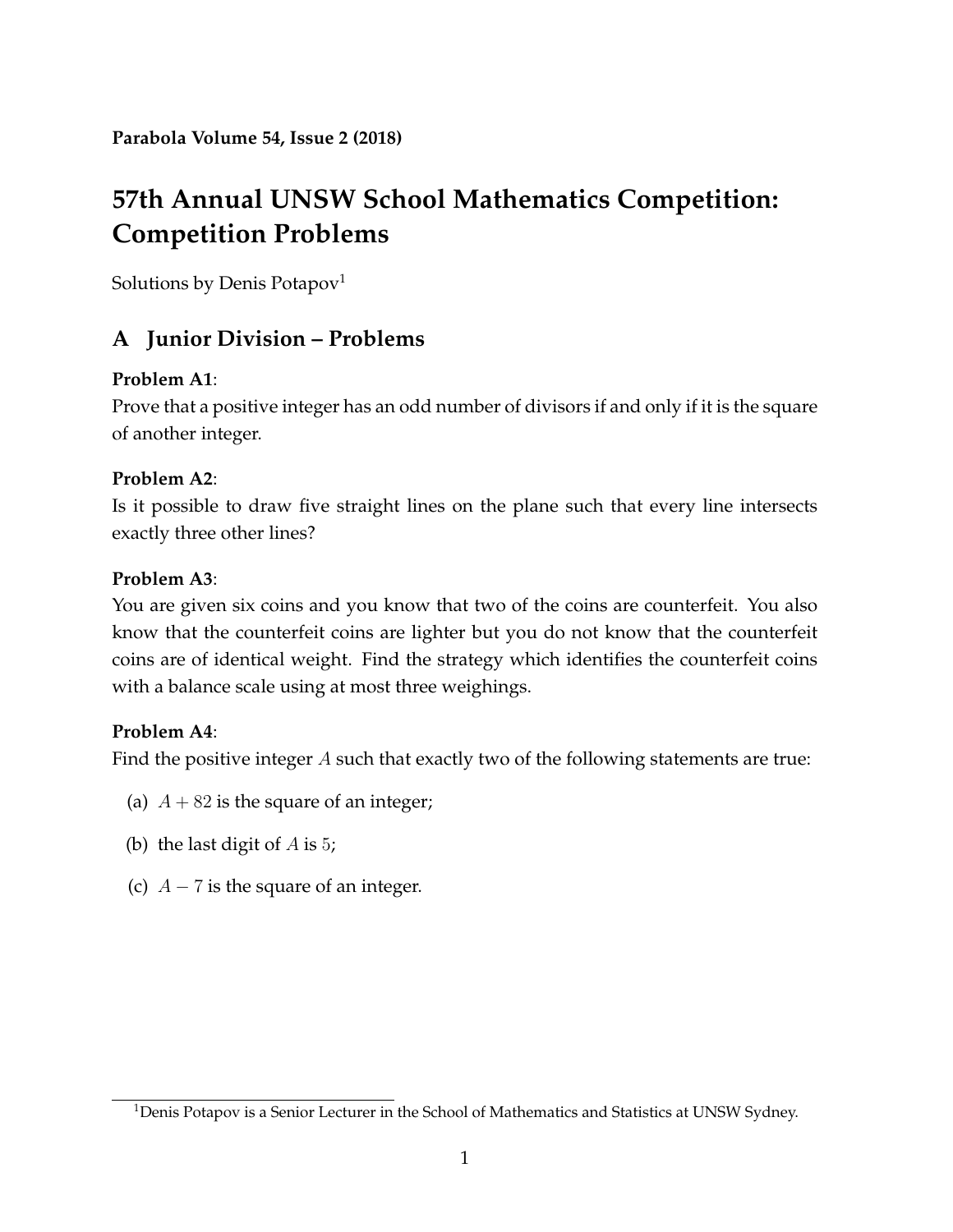## **Problem A5**:

Two players are given a piece of paper which has two integers 25 and 36 written on it. On every move, a player can add a positive integer to the paper subject to the following conditions:

- (a) the added number is not equal to any of the existing numbers on the paper;
- (b) the added number is the difference of any two different numbers already present on the paper.

The player who is unable to make a move loses.

Prove that the second player always wins and find the number of moves in the game.

## **Problem A6**:

Two points  $A$ , and  $B$  are chosen in the plane. Find the set of all points M such that the  $AM : BM = 2 : 1$ .

# **B Senior Division – Problems**

## **Problem B1**:

Let *n* be a positive integer. Prove that the product of all of the positive divisors of *n* is Exercial positive integer. These that the product of an or the property equal to  $\sqrt{n^s}$ , where s is the number of divisors of the integer n.

## **Problem B2**:

Is it possible to draw five straight lines on the plane such that every line intersects exactly three other lines?

## **Problem B3**:

A notebook has 40 statements. The first statement reads "This book has one and exactly one false statement"; the second statement reads "this book has two and exactly two false statements"; and so forth, with the last statement reading "this book has forty and exactly forty false statements".

Which of the statements above are true?

## **Problem B4**:

You are given six coins and you know that two of them are counterfeit. You also know that every counterfeit coin is 0.1g lighter than every genuine coin. You have a balance scale but the scale is unable to register less than 0.2g difference in weight. Find the strategy which identifies the counterfeit coins and which uses the balance scale at most four times.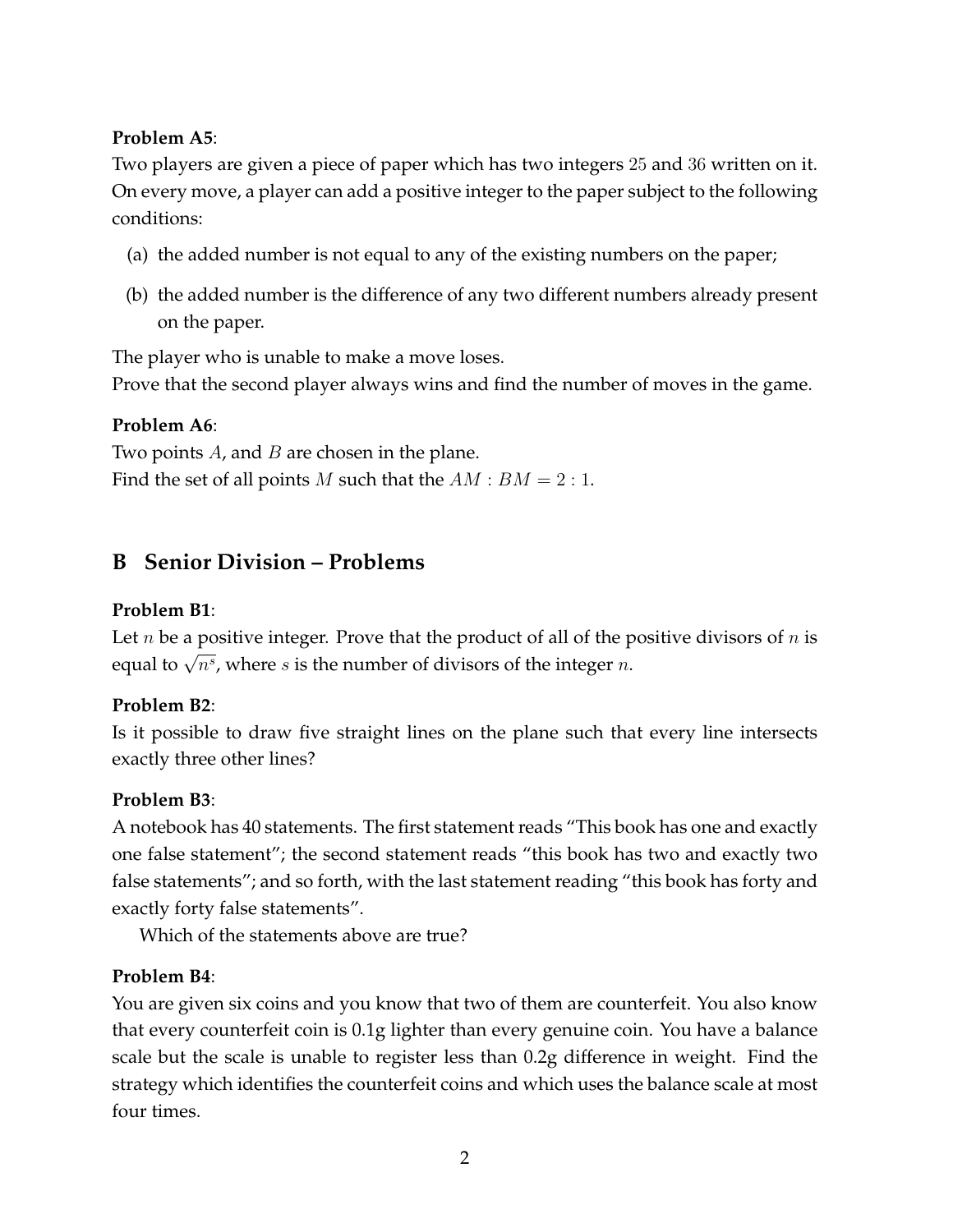#### **Problem B5**:

Two players, Alice and Bob are given a piece of paper with the number 1023 written on it. Each player makes a move by writing a smaller integer which is greater or equal to half of the preceding number. The game ends when the number 1 is written. The player who writes 1 is the winner. Find the winner and a winning strategy.

#### **Problem B6**:

Let  $\triangle ABC$  be a triangle and S be the corresponding circumscribed circle. Let Q be a point on  $S$ . Prove that the bases of perpendiculars dropped from  $Q$  to the sides of the triangle  $\triangle ABC$  lie on a straight line.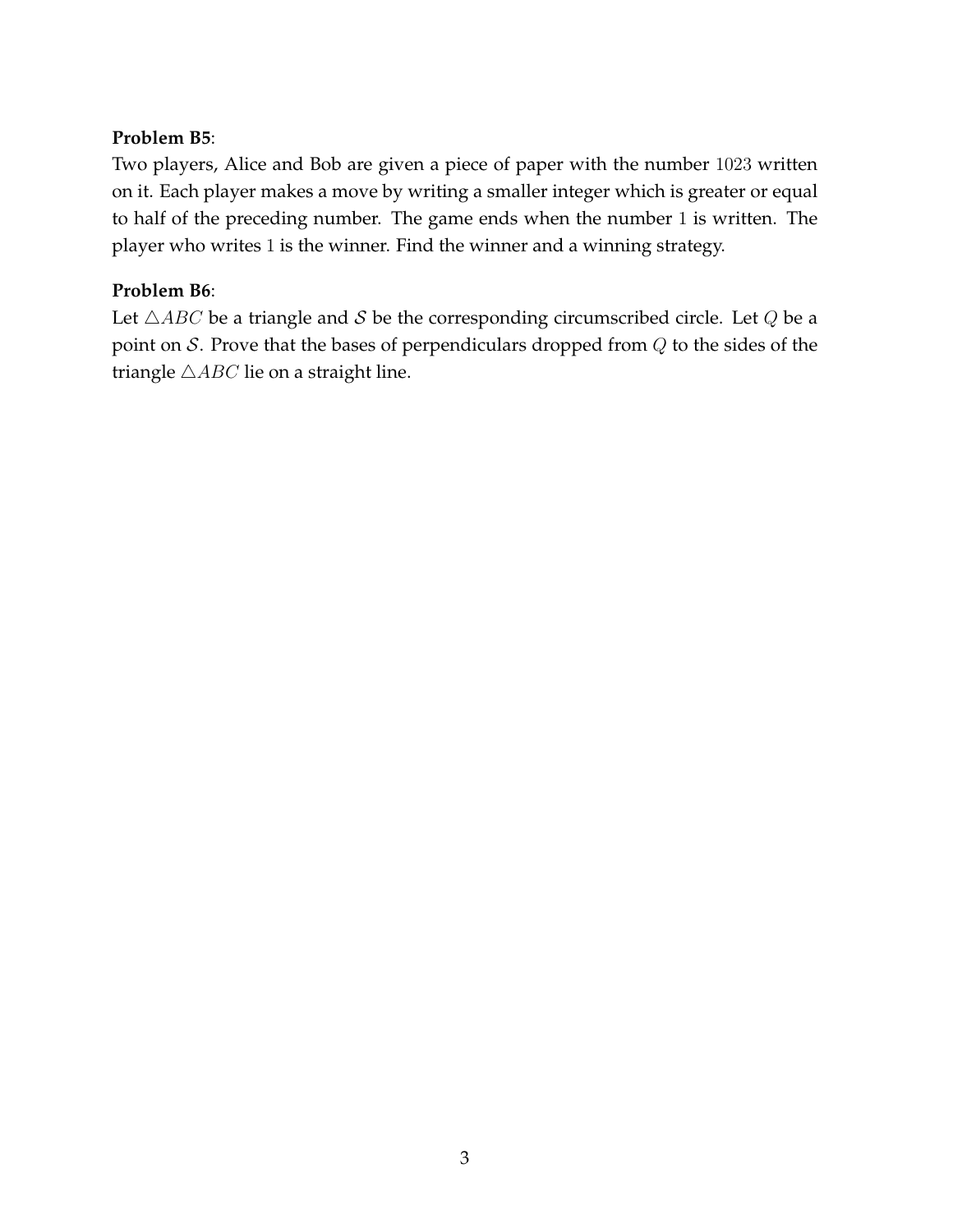## **A Junior Division – Solutions**

#### *Solution A1*.

Any divisor  $d < \sqrt{n}$  of an integer n corresponds to the divisor  $n/d > \sqrt{n}$ . Hence, an integer has en even number of divisors unless  $\sqrt{n}$  is an integer.  $\Box$ 

#### *Solution A2*.

Answer: *No*.

Assume that the answer is yes, and consider the ordered pairs  $(\ell_1, \ell_2)$  of line segments  $\ell_1$  and  $\ell_2$  that intersect. There are  $3 \times 5 = 15$  such pairs since each of the five line segments  $\ell_1$  intersect exactly three other line segments  $\ell_2$ . However, whenever  $(\ell_1, \ell_2)$ is a pair of line segments  $\ell_1$  and  $\ell_2$  that intersect, then so is  $(\ell_2, \ell_1)$ , so the number of these pairs must be even, a contradiction.  $\Box$ 

*Solution A3*.

Answer: A brief solution is explained by the following diagram:



*Solution A4*. Answer: 1943. The last digit of a square of an integer is either

0, 1, 4, 5, 6 or 9.

Hence, if the second statement is true, then the first statement is false (the last digit of  $A + 82$  is 7); and the last statement is false (the last digit of  $A - 7$  is 8). Therefore, the second statement is false and the other two are true.

Assume that

$$
A + 82 = p^2
$$
 and  $A - 7 = q^2$ .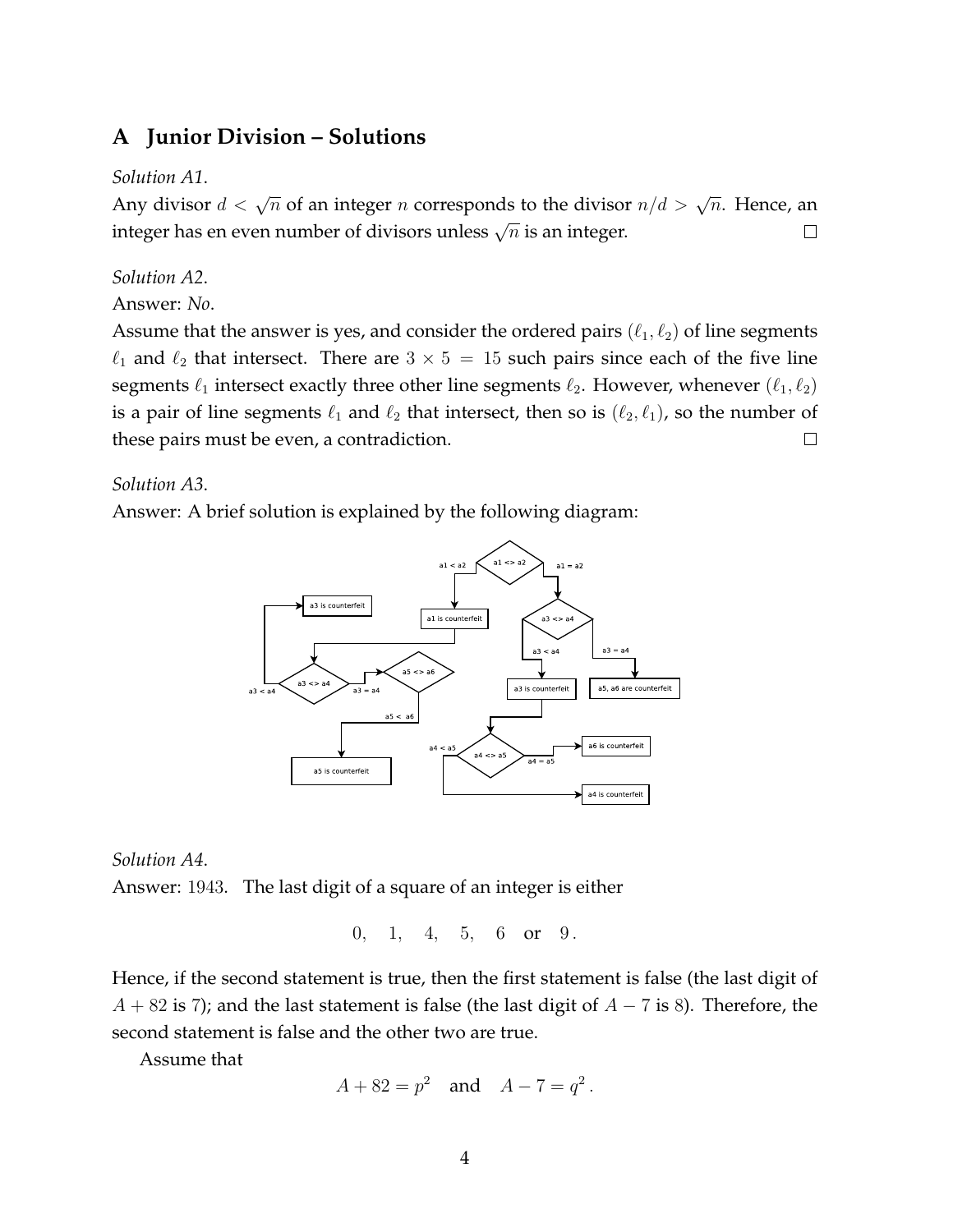We then have

$$
(p - q)(p + q) = p2 - q2 = 82 + 7 = 89.
$$

Since 89 is prime,

$$
p - q = 1 \quad \text{and} \quad p + q = 89
$$

or

$$
p=45 \quad \text{and} \quad q=44.
$$

*Solution A5*.

Only the numbers less than or equal to 36 of the following format can appear on the paper

$$
25m + 36n, \quad m, n \in \mathbb{Z} \, .
$$

Hence,  $gcd(36, 25)$  will appear on the paper at some stage; hence, every positive multiple of gcd(36, 25) which is less or equal to 36 will appear on the paper.

Since  $gcd(36, 25) = 1$ , every integer between 1 and 36 will appear on the paper eventually. That is, the rule of the game allows 34 moves all together, and the second player is the last to make the move.  $\Box$ 

#### *Solution A6*.

Answer: The set is a circle with centre on the line AB.



The solution below works for  $AM : BM = a : 1$ . Let MC be the bisector of the angle ∠AMB and C be the point on AB, and let MD be the bisector of the angle between the extension of AM beyond M and MB. The angle  $\angle CMD$  is  $90^{\circ}$ .

Let us show that the intersection points  $C$  and  $D$  are independent of the point  $M$ . By using the *Law of Sines* applied to the triangle  $\triangle AMC$  and using the fact that

$$
\frac{AM}{BM} = a \quad \text{and} \quad \angle AMC = \angle BMC
$$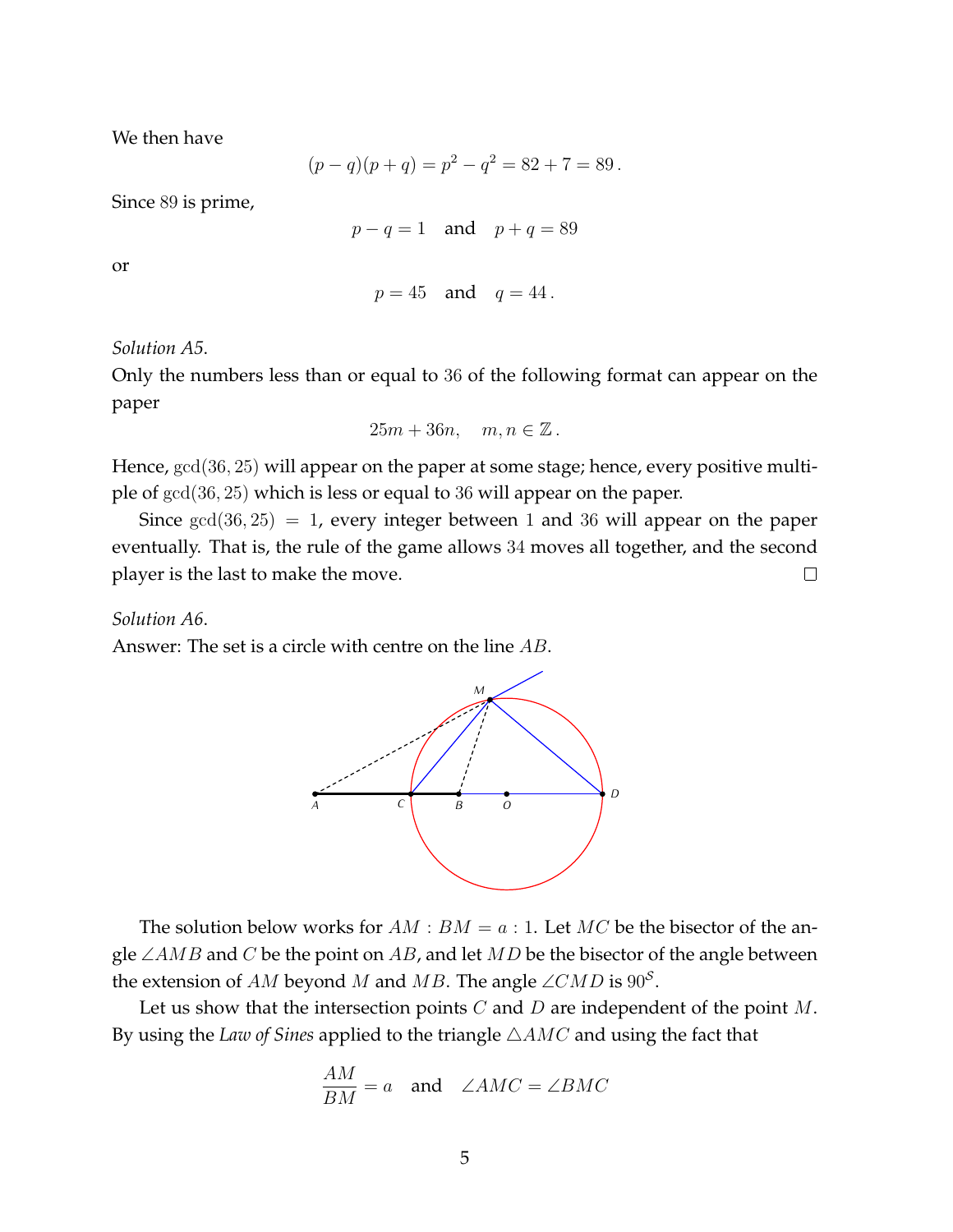we see that

$$
\frac{AC}{BC} = a \, .
$$

Similarly, by using the *Law of Sines* on the triangles  $\triangle BMD$  and  $\triangle AMD$ , and using the fact that

$$
\angle AMD + \angle BMD = 180^S,
$$

we see that

$$
\frac{AD}{BD} = a \, .
$$

## **B Senior Division – Solutions**

*Solution B1*.

If  $p_1, p_2, \ldots, p_s$  is the list of divisors in ascending order and  $q_1, q_2, \ldots, q_s$  is the list of the same divisors in descending order, then

$$
n^s = (p_1q_1) \times (p_2q_2) \times \ldots \times (p_sq_s) . \square
$$

*Solution B2*.

Answer: *No*.

Assume that the answer is yes, and consider the ordered pairs  $(\ell_1, \ell_2)$  of line segments  $\ell_1$  and  $\ell_2$  that intersect. There are  $3 \times 5 = 15$  such pairs since each of the five line segments  $\ell_1$  intersect exactly three other line segments  $\ell_2$ . However, whenever  $(\ell_1, \ell_2)$ is a pair of line segments  $\ell_1$  and  $\ell_2$  that intersect, then so is  $(\ell_2, \ell_1)$ , so the number of these pairs must be even, a contradiction.  $\Box$ 

*Solution B3*.

The only true statement is the one before the last one.

#### *Solution B4*.

Assume that the coins are indexed  $1, 2, \ldots, 6$ . The first two weighings are

 $1, 2, 3$  [A]  $4, 5, 6$  and  $1, 2, 4$  [B]  $3, 5, 6$ ,

where each relation [A] and [B] is either  $|<|$ ,  $|>|$ ,  $|=|$ . Consider all possible outcomes.

In the case that  $[A] = \{< \}$  and  $[B] = \{< \}$ , the counterfeit coins are 1, 2.

The other three cases in which both [A] and [B] register weight difference are similar.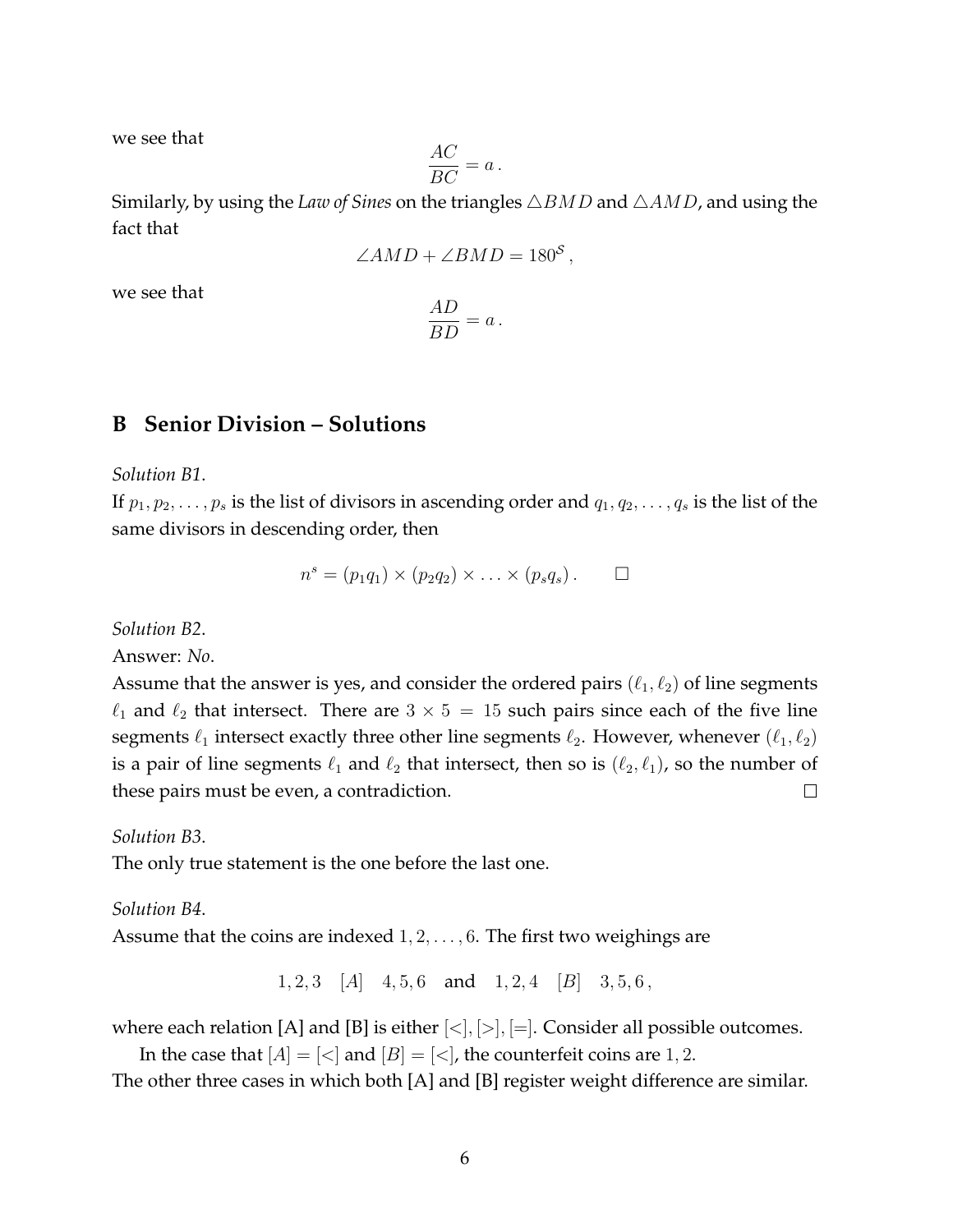In the case that  $[A] = \{ \langle \rangle \}$  and  $[B] = \{ = \}$ , the counterfeit coins are either 1, 3 or 2, 3. To find out which of the latter is the counterfeit pair, we use another two weighings:

1, 3 [C] 4, 5 and 2, 3 [D] [4, 5]

with the known genuine coins 4, 5. The other three cases when one of the weighings  $[A]$ or [B] registers difference are similar.

In the case that  $[A] = ]$  and  $[B] = ]$ , every possible pair which appeared on one side in one of the weighings [A] or [B] is *not* a pair of two counterfeit coins. We cross out every such pair in the table below.

|              | 1        |          | $2 \quad 3$ |                 | $4\quad 5$               | 6                    |
|--------------|----------|----------|-------------|-----------------|--------------------------|----------------------|
| $\mathbf{1}$ | $\times$ | $\times$ | $\times$    | $\times$        | $\overline{\phantom{a}}$ | $\ddot{\phantom{0}}$ |
| 2            |          | $\times$ | $\times$    |                 | $\times$ $\cdot$ $\cdot$ |                      |
| 3            |          |          | $\times$    | $\sim 10^{-11}$ | $\times$                 | $\times$             |
| 4            |          |          |             | $\times$        | $\times$                 | $\times$             |
| 5            |          |          |             |                 | $\times$                 | $\times$             |
| 6            |          |          |             |                 |                          | $\times$             |

Hence, the possible counterfeit pairs are

$$
(1,5), (1,6), (2,5), (2,6), (3,4).
$$

Weigh the pairs

 $1, 5$   $|C|$   $2, 6$  and  $1, 6$   $|D|$   $2, 5$ .

If  $[C] = \{<\}$ , then 1, 5 is the counterfeit pair. The other three cases in which either [C] or [D] register difference are similar.

Finally, if  $[C] = ]$  and  $[D] = ]$ , then the counterfeit is  $(3, 4)$ .

 $\Box$ 

*Solution B5*. Consider the sequence

$$
a_1 = 1
$$
 and  $a_k = 2a_{k-1} + 1$ ,  $k > 1$ .

That is,

$$
a_k = 2^k - 1.
$$

Note that  $a_{10} = 1023$ .

Whoever first writes an integer from this sequence is the guaranteed winner. Indeed, if an integer  $a_k$  is written, then the next move allows the player to write an